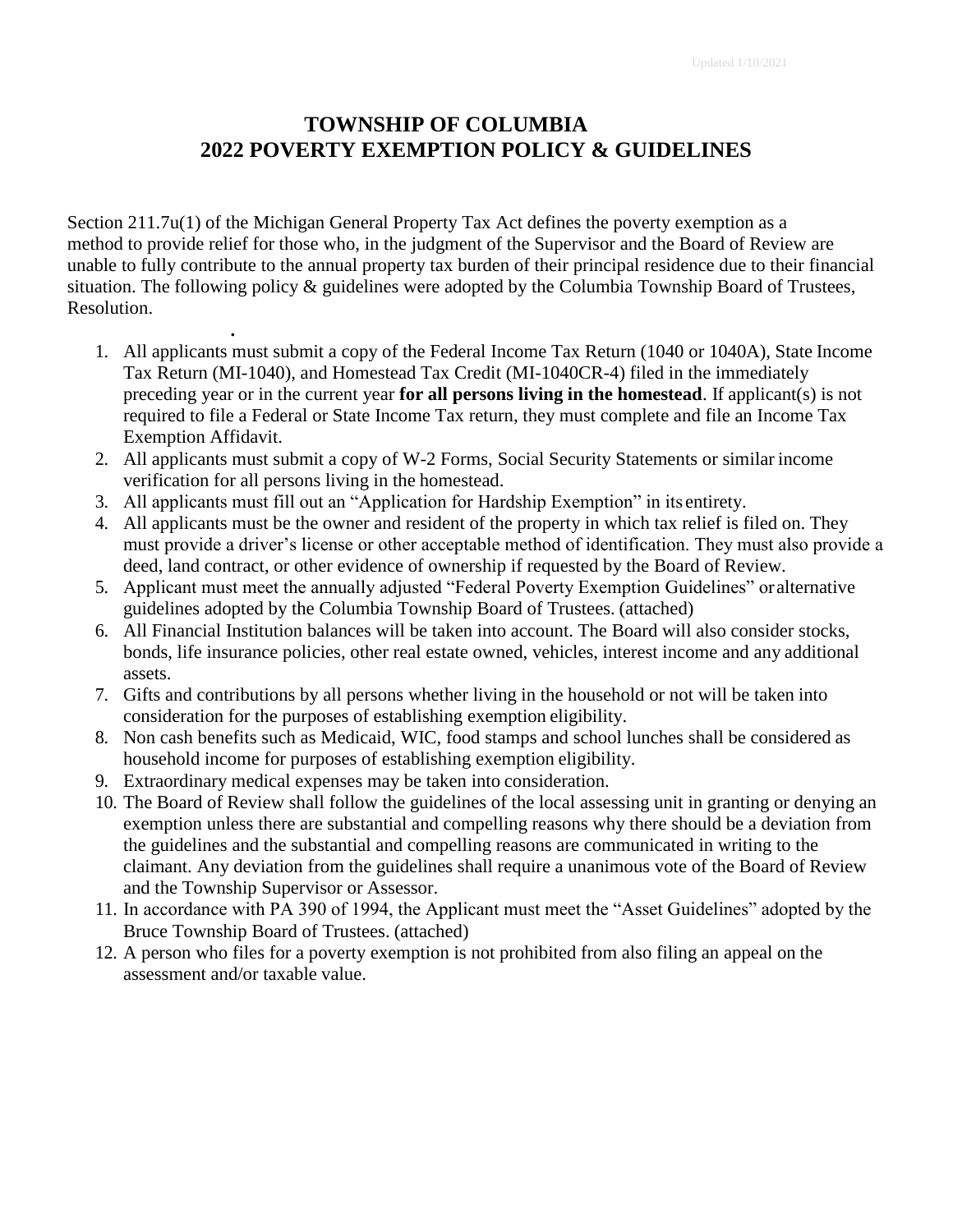#### **APPLICANT:** Your application for poverty exemption **will** be denied if:

- 1. Your Application for Tax Exemption is not filled out completely or includes inaccurate information.
- 2. Savings Account, Checking Account, Investments, Interest Earnings, Dividends or other liquid assets either in total or individually meet or exceed double the amount of the current annual property tax obligation.
- 3. Applicant does not otherwise meet the asset levels set by the local governing body.
- 4. Recreational Vehicles\* owned or leased in total exceed the amount of the current asset guidelines.
- 5. If you own, and are receiving rents from other real estate, excluding your homestead.
- 6. If you own, or are buying, other real estate *i.e. Summer Cottage, Vacant Land (acreage or lot), Camping Lot*.
- 7. Total Household Income exceeds eligibility guidelines as adopted by the Township Board of Trustees.

\* *Recreational vehicles include snowmobiles, boats, camping trailers, travel trailers, motor homes ,Jet skis, motor cycles, off road vehicles, or anything else which may be considered a recreational vehicle.*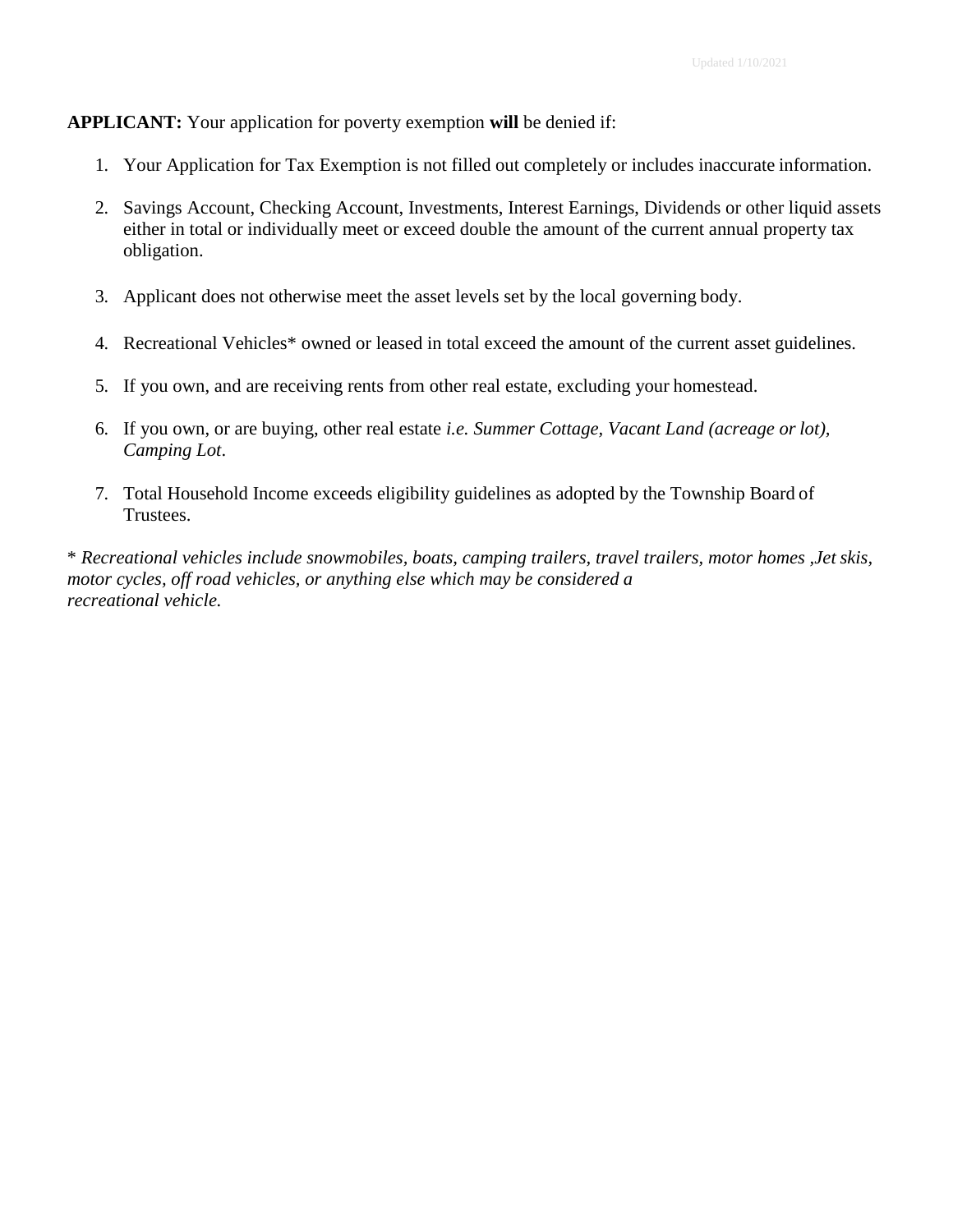### **TOWNSHIP Of COLUMBIA 2022 GUIDELINES FOR APPLICANTS REQUESTING CONSIDERATION FOR POVERTY EXEMPTIONS**

All applicants must obtain the proper application from the Township Assessor's Office. Handicapped or disabled applicants may call the Assessor's Office at (586) 752-4585 ext. 200 to make necessary arrangements for assistance.

Applicants may be eligible for consideration if they meet the following poverty guidelines.

| PERSONS IN       | HOUSEHOLD INCOME    | <b>BOARD OF REVIEW ACTION</b>                                                                                                                                                             |
|------------------|---------------------|-------------------------------------------------------------------------------------------------------------------------------------------------------------------------------------------|
| <b>HOUSEHOLD</b> |                     |                                                                                                                                                                                           |
| 1                | $$0 - $12,880$      | Total Tax exemption or tax liability of not more than<br>3.5% of net income.                                                                                                              |
|                  | $$12,880 - $17,420$ | Try to establish Taxable Value so that the total tax<br>liability is 3.5% of household income plus any relief<br>granted by the Michigan Homestead Tax Credit<br>(maximum credit \$1200). |
|                  | $$17,420 - 21,960$  | Try to establish net tax liability after Homestead Tax<br>Credit within 5-10% of income depending on<br>specifics of application.                                                         |
|                  | Over \$21,960       | Generally, no hardship relief will be granted.                                                                                                                                            |
| $\overline{2}$   | $$0 - $17,420$      | Total Tax exemption or tax liability of not more than<br>3.5% of net income.                                                                                                              |
|                  | \$17,420-\$26,500   | Try to establish Taxable Value so that the total tax<br>liability is 3.5% of household income plus any relief<br>granted by the Michigan Homestead Tax Credit<br>(maximum credit \$1200). |
|                  | \$26,500-31,040     | Try to establish net tax liability after Homestead Tax<br>Credit within 5-10% of income depending on<br>specifics of application.                                                         |
|                  | Over \$31,040       | Generally, no hardship relief will be granted                                                                                                                                             |

For each additional person over 2 in the household, add \$4,540 to income levels to determine income qualifications.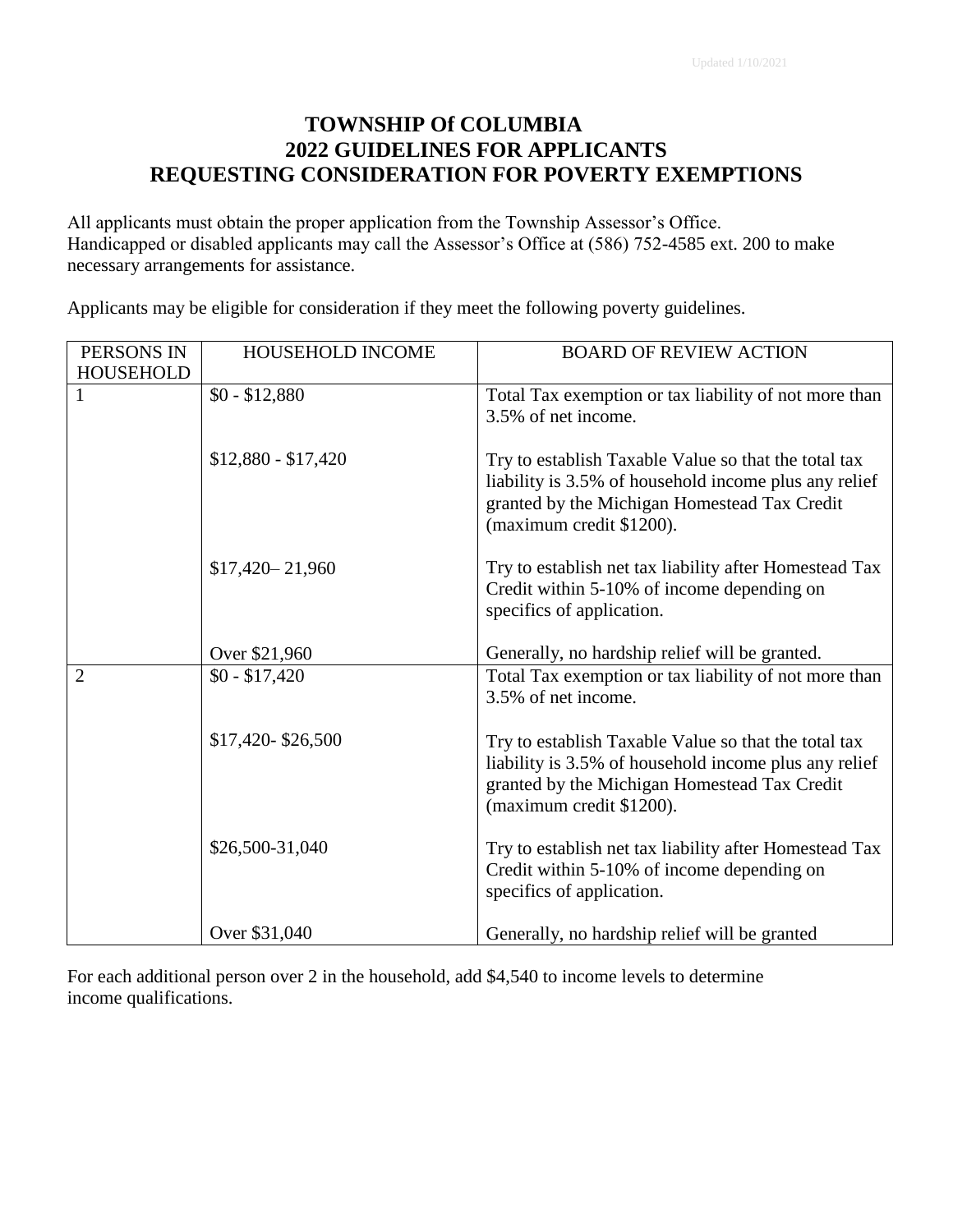#### **Federal Poverty Guidelines Used in the Determination of Poverty Exemptions for 2022.**

MCL 211.7u, which deals with poverty exemptions, was significantly altered by PA 390 of 1994 and was further amended by PA 620 of 2002.

Local governing bodies are required to adopt guidelines that set income levels for their poverty exemption guidelines and those income levels **shall not be set lower** by a city or township than the federal poverty guidelines updated annually by the U.S. Department of Health and Human Services. This means, for example, that the income level for a household of 3 persons **shall not** be set lower than \$21,960 which is the amount shown on the following chart for a family of 3 persons. The income level for a family of 3 persons may be set higher than \$26,500.

Following are the federal poverty guidelines for use in setting poverty exemption guidelines for full exemption of the 2022 assessments. Partial exemptions may be granted with higher income guidelines.

| Size of Family             | <b>Poverty Guidelines</b> |
|----------------------------|---------------------------|
|                            | \$12,880                  |
|                            | \$17,420                  |
| 2                          | \$21,960                  |
| 4                          | \$26,500                  |
|                            | \$31,040                  |
| 6                          | \$35,580                  |
|                            | \$40,120                  |
| 8                          | \$44,660                  |
| For Each Additional Person | \$4,540                   |

The income guidelines shall include, but are not limited to, the specific income for the person claiming the exemption, and should also include anyone else who is living at or contributing to the claimant's household. Income includes:

- Money, wages, and salaries before any deductions.
- Net receipts from non-farm self-employment
- Net receipts from farm self-employment, (the same provisions as above for self-employment.)
- Losses from business, rentals and royalties and net operating losses which are no longer allowable deductions to household income according to the State of Michigan.
- Regular payments for social security, railroad retirement, unemployment, worker's compensation, veteran's payments and public assistance.
- Alimony, child support, and military family allotments.
- Private pensions, governmental pensions, and regular insurance or annuity payments.
- College or university scholarships, grants, fellowships, and assistantships.
- Dividends, interest, net rental income, net royalties, periodic receipts from estates or trusts, and net gambling or lottery winnings.
- Tax Refunds, gifts, loans, lump-sum inheritances, one-time insurance payments, and State and/or Federal non-cash benefits programs such as Medicare, Medicaid, food stamps, and school lunches